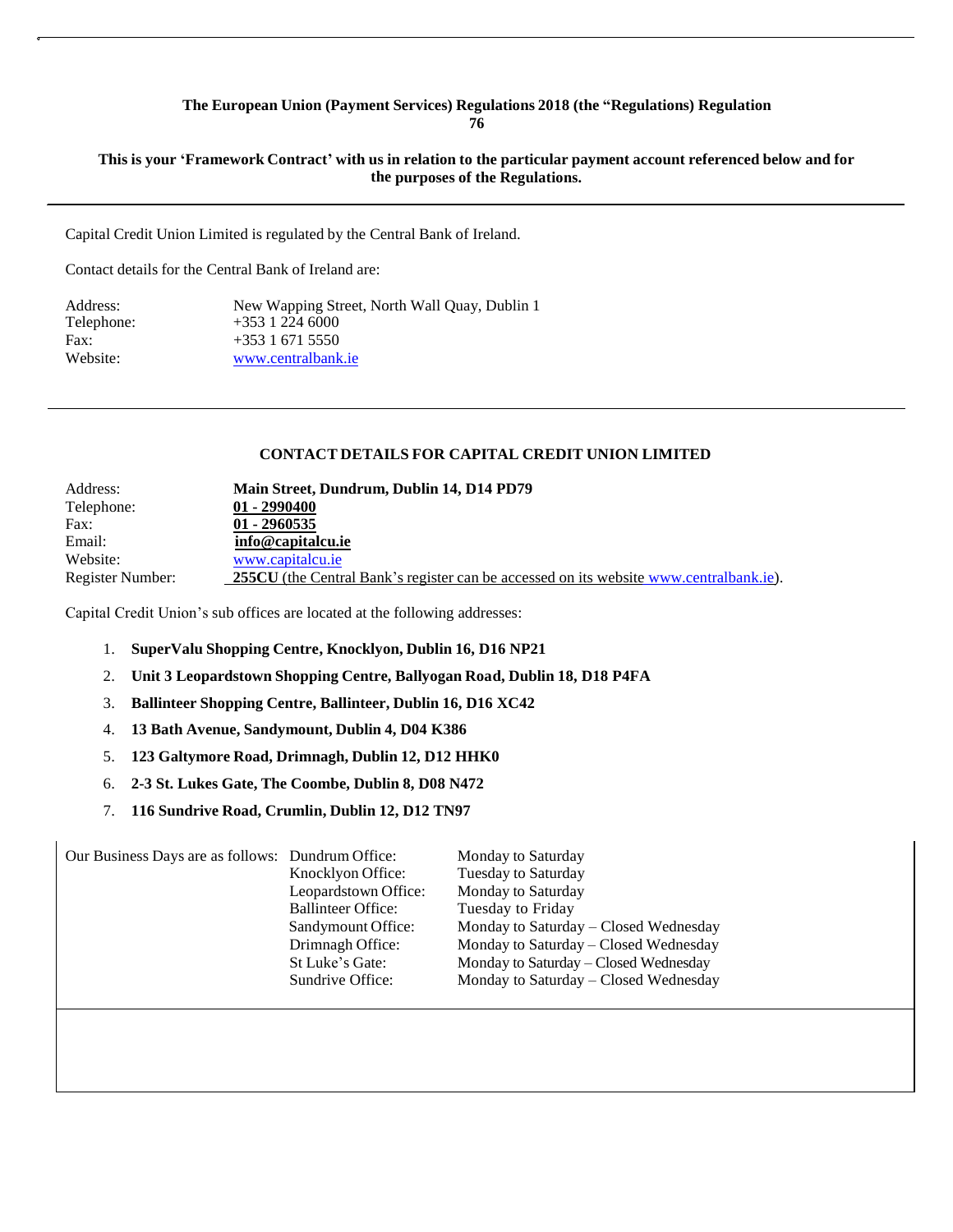# **Your Account:**

The following is a description of the main characteristics of the account and payment services on the account:

- Lodging and withdrawing funds
- Transferring funds internally to other accounts
- Acceptance of funds transferred into a member's account by standing order
- Acceptance of funds transferred into a member's account by electronic funds transfer
- Acceptance of funds transferred into a member's account by direct debit
- Transferring funds out of a member's account by regular bill payment/standing order
- Transferring funds out of a member's account by direct debit
- Once off Electronic transfer of funds in and out of a member's account
- 1. **Giving an order for payment from your account:** When you give us an order to make a payment from your account, we will need you to provide us with the details of the beneficiary of the payment (i.e. their account number and sort code, together with any relevant identification details for the payment service provider ('**PSP'**) with which they hold their account). Depending on how you place your order with us (i.e. online, in our offices, by telephone etc.) we may also need you verify that order by signature, by use of a password, or by use of a PIN, depending on the type of account that you hold. All of this information, taken together, is known as the '**unique identifier'** that you must give us. In giving us that unique identifier, you will be consenting to our execution of that order for you. You cannot withdraw that consent after you have given it to us. However, if the order is for a direct debit to be taken from your account, you can revoke that order and your consent by notice to the beneficiary of that direct debit up to close of business on the business day before the funds are to be debited from your account. If the order is for a standing order to be taken from your account, you can revoke that order and your consent by either telephoning us or calling into our offices up to close of business on the Business Day before the funds are to be debited from your account. In exceptional cases, we may allow you to withdraw your consent after the times specified above, but our specific agreement will be required and we will not be obliged to do this.
- 2. **Cut-off times:** When we are given an order in relation to a payment on your account, we must be given that order before 11a.m. on one of our Business Days. If we are given that order after that time, we will be deemed to have received that order on our next following Business Day. If we agree with you that an order is to be executed on a particular Business Day, then we will be deemed to have received that order on that particular Business Day.
- 3. **Execution times:** We confirm that we have up to the end of the first Business Day following the date of deemed receipt under 2 above to so credit that amount. If the order is initiated by paper we will have an extra Business Day to do this.
- 4. **Spending limits and payment instruments:** If we give you a payment instrument on your account (i.e. a card with a PIN number, or use of online banking with a password etc., you may separately agree spending limits with us for use of a particular payment instrument. If we give you such a payment instrument for your account, you must, as soon as you receive it, take all reasonable steps to keep personalised security credentials safe. If the payment instrument is lost, stolen, misappropriated or used in an unauthorised manner, you should notify us by contacting us immediately, subject to opening hours by phone/ email / in person. We reserve the right to block your use of a payment instrument for any of the following reasons:
	- (a) the security of the payment instrument;
	- (b) if we suspect that it is, or has been, used in an unauthorised or fraudulent manner;
	- (c) (if the payment instrument is connected with the provision by us of credit to you) a significantly increased risk that you may be unable to fulfil your obligations to pay; and
	- (d) our legal or regulatory obligations, including our national or European Union obligations.

If we block your use of a payment instrument, we will tell you about it (and the reasons for it) in writing or by email unless giving you that information would compromise our security or would be prohibited by law. You may request that we unblock the payment instrument and we will do so, or replace the payment instrument, once the reason for blocking no longer exists.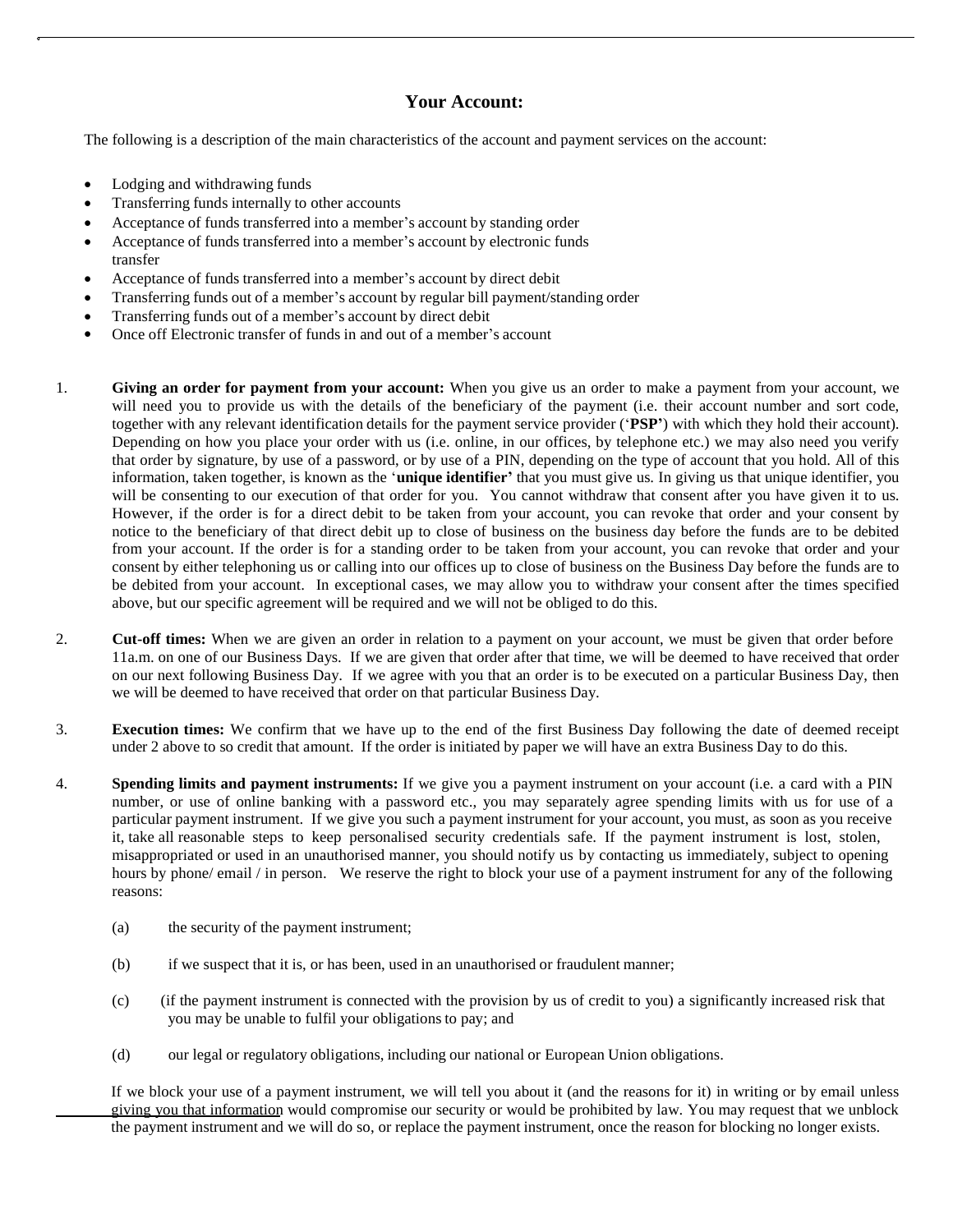5. **Charges:** We only levy a limited number of charges in connection with the accounts that we offer. Details of these charges are set out below:

### *€5 is charged per direct debit recall*

- 6. **Interest rates:** If an interest rate applies to your account, you are told this when you open your account and that interest rate is incorporated by reference into this Framework Contract. You can obtain confirmation of that interest rate by contacting us as set out on page 1 above.
- 7. **Exchange rates:** If any payment on your account (including a withdrawal by you from your account) involves a currency conversion being made by us, we will use a reference exchange rate from FEXCO / Ulster Bank (the '**reference exchange rate**'). The reference exchange rate will change each business day and this is the basis on which we will calculate the actual exchange rate. On the date on which we effect the currency conversion, we will take the reference exchange rate that applies on that date, add a fixed amount of commission (see below) – advised in advance of transaction and the total will equal the actual exchange rate that is used by us in the currency conversion. You can find out changes to the reference exchange rate by contacting us as set out on page 1 above.

| <b>Transaction Type</b> | $\frac{6}{9}$ | <b>Minimum</b> | <b>Maximum</b> |
|-------------------------|---------------|----------------|----------------|
| Buy note                | 2             | €1.50          | €15.00         |
| Sell note               |               | €1.00          | €15.00         |
| <b>Buy Cheque</b>       |               | €1.50          | €15.00         |

- 8. **Giving you information:** If we need to communicate with you, give you information or notice of any matters relating to this Framework Contract, we will do so in writing, by email or by SMS unless we state otherwise herein. Such information or notice will be given to you promptly upon the requirement to do so arising. You may request that we provide or make available to you certain information (prescribed by law) relating to individual payment transactions executed on your account at least once a month and free of charge, in a manner that allows you to store and reproduce the information unchanged.
- 9. **Copy Framework Contract:** For as long as you hold this account with us, you have the right to receive, at any time and on request by you, a copy of this Framework Contract on paper or, if possible, by secure email.
- 10. **Unauthorised transactions:** If you become aware of a transaction on your account that is unauthorised or incorrectly executed, or if your payment instrument is lost, stolen or misappropriated, you must tell us without undue delay and, in any event, within thirteen months of such a transaction being debited from your account. You will be entitled to rectification from us if that transaction was unauthorised or incorrectly executed. If the transaction was unauthorised, we will refund the amount of it to you and, if necessary, restore your account to the state that it would have been in if the unauthorised transaction had not taken place **PROVIDED THAT**:
	- (a) you will bear the loss of an unauthorised transaction on your account, up to a total of  $650$ , if the unauthorised transaction resulted from the use of a lost, stolen or misappropriated payment instrument unless (i) the loss, theft or misappropriation was not detectable to you prior to the payment and you have not acted fraudulently, or (ii) the loss was caused by actions or lack of action by us or any of our employees, agents or third parties acting on our behalf.
	- (b) you will bear all losses relating to an unauthorised transaction on your account if you incurred those losses by acting fraudulently or by failing, intentionally or with gross negligence, or if you failed to take all reasonable steps to keep the payment instrument and personalised security credentials safe, to use the payment instrument in accordance with any terms that we tell you are applicable to it, and to notify us without undue delay of it being lost, stolen, misappropriated or used in an unauthorised manner;
	- (c) so long as you have not acted fraudulently you will not bear any financial consequences resulting from the use of a lost, stolen or misappropriated payment instrument once you have notified us in accordance with this Framework Contract that it has been lost, stolen or misappropriated;
	- (d) if we have not required strong customer authentication, in accordance with applicable legal or regulatory standards, you will not bear any financial losses unless you have acted fraudulently.